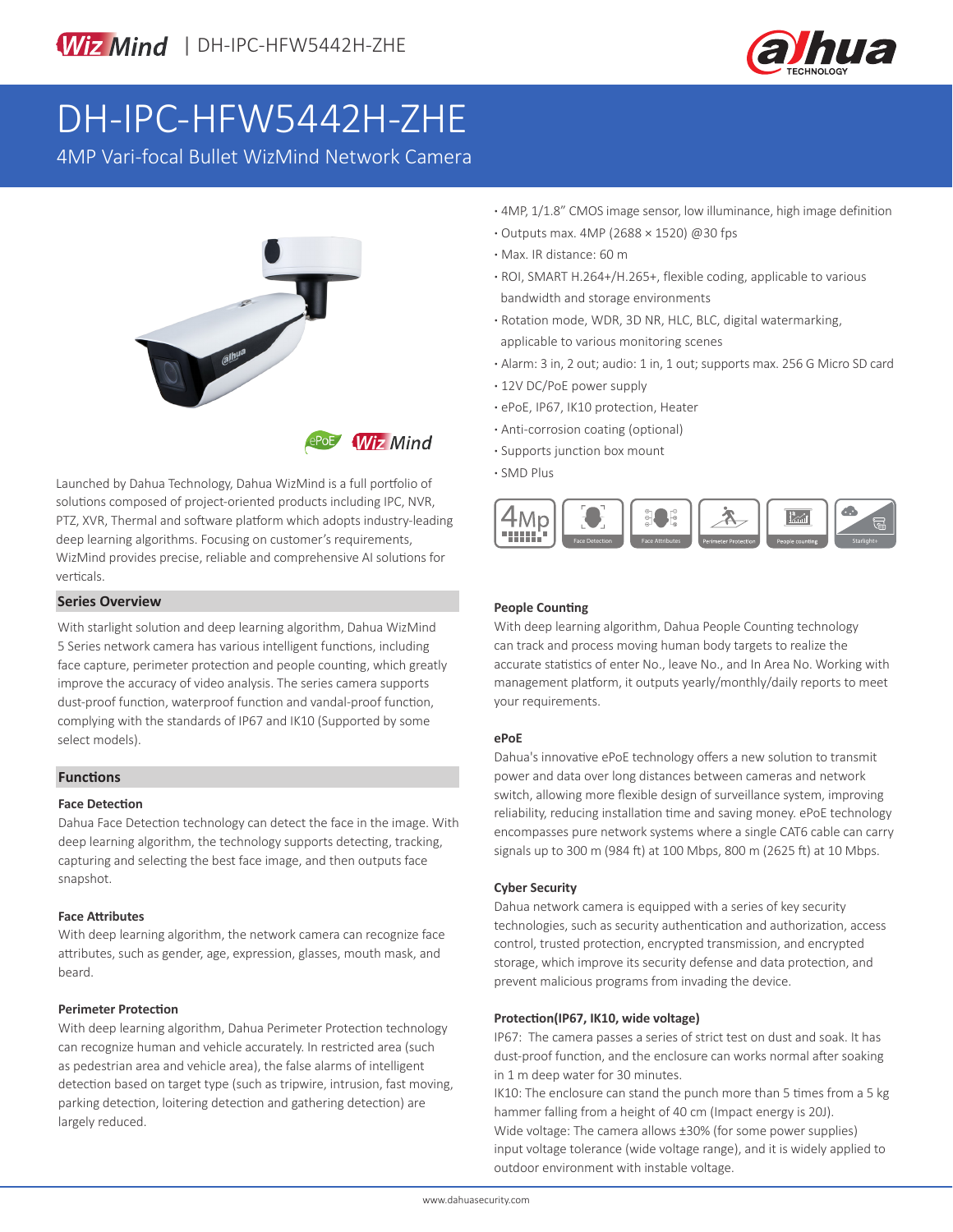# Wiz Mind | DH-IPC-HFW5442H-ZHE

# **Technical Specification**

| Camera                          |      |                                                                                         |                      |                               |                     |
|---------------------------------|------|-----------------------------------------------------------------------------------------|----------------------|-------------------------------|---------------------|
| Image Sensor                    |      | 1/1.8" CMOS                                                                             |                      |                               |                     |
| Max. Resolution                 |      | 2688 (H) × 1520 (V)                                                                     |                      |                               |                     |
| <b>ROM</b>                      |      | 128 MB                                                                                  |                      |                               |                     |
| <b>RAM</b>                      |      | 1 GB                                                                                    |                      |                               |                     |
| <b>Scanning System</b>          |      | Progressive                                                                             |                      |                               |                     |
| <b>Electronic Shutter Speed</b> |      | Auto/Manual 1/3 s-1/100,000 s                                                           |                      |                               |                     |
| Min. Illumination               |      | 0.003 Lux@F1.8 (Color, 30IRE)<br>0.0003 Lux@F1.8 (B/W, 30IRE)<br>0 Lux (Illuminator on) |                      |                               |                     |
| S/N Ratio                       |      | $>56$ dB                                                                                |                      |                               |                     |
| <b>Illumination Distance</b>    |      | 60 m (196.9 ft) (IR LED)                                                                |                      |                               |                     |
| Illuminator On/Off Control      |      | Auto/Manual                                                                             |                      |                               |                     |
| <b>Illuminator Number</b>       |      | 4 (IR LED)                                                                              |                      |                               |                     |
| Pan/Tilt/Rotation Range         |      | Pan: 0°-360°<br>Tilt: 0°-90°<br>Rotation: 0°-360°                                       |                      |                               |                     |
| Lens                            |      |                                                                                         |                      |                               |                     |
| Lens Type                       |      | Motorized vari-focal                                                                    |                      |                               |                     |
| Mount Type                      |      | $\phi$ 14                                                                               |                      |                               |                     |
| Focal Length                    |      | 2.7 mm-12 mm                                                                            |                      |                               |                     |
| Max. Aperture                   |      | F1.8                                                                                    |                      |                               |                     |
| Field of View                   |      | Horizontal: 107°-44°<br>Vertical: 69°-29°<br>Diagonal: 134°-53°                         |                      |                               |                     |
| Iris Type                       |      | Auto                                                                                    |                      |                               |                     |
| <b>Close Focus Distance</b>     |      | W/T: 1.2 m (3.9 ft)                                                                     |                      |                               |                     |
| <b>DORI</b><br>Distance         | Lens | Detect                                                                                  | Observe              | Recognize                     | Identify            |
|                                 | W    | 57.0 m<br>$(187.0)$ ft)                                                                 | 23.0 m<br>(75.5 ft)  | 11.0 m<br>$(36.1 \text{ ft})$ | 5.7 m<br>(18.7 ft)  |
|                                 | T    | 130.7 m<br>(428.8 ft)                                                                   | 52.0 m<br>(170.6 ft) | 26.0 m<br>(85.3 ft)           | 13.0 m<br>(42.7 ft) |
|                                 |      |                                                                                         |                      |                               |                     |

Smart Event

| <b>IVS</b> | Abandoned object; missing object |
|------------|----------------------------------|
| Heat Map   | Yes                              |

## Professional, intelligent

| <b>IVS (Perimeter Protection)</b> | Tripwire; intrusion; fast moving (the three functions<br>support the classification and accurate detection<br>of vehicle and human); loitering detection; people<br>gathering; parking detection                                                                                                                                                                                                                                                                                                       |
|-----------------------------------|--------------------------------------------------------------------------------------------------------------------------------------------------------------------------------------------------------------------------------------------------------------------------------------------------------------------------------------------------------------------------------------------------------------------------------------------------------------------------------------------------------|
| <b>Face Detection</b>             | Face detection; track; optimization; snapshot; report high<br>quality picture; face enhancement; face exposure; face<br>attribute extract, 6 attributes and 8 expressions: Gender,<br>age, glasses, expressions (anger, calm, happiness,<br>sadness, disgust, surprise, confusion and fear), mask,<br>beard; face matting setting: face, single inch photo; three<br>snapshot methods: real-time snapshot, optimization<br>snapshot, quality priority; face angle filter; optimization<br>time setting |

| <b>People Counting</b>                  | Support the counting of enter number, leave number<br>and pass number, and displaying and outputting yearly/<br>monthly/daily reports<br>Support the counting of number in area, and 4 rules<br>configuration. Count number of people or stay time and<br>link alarm<br>Support queue management, and 4 rules configuration.<br>Count number of people or stay time and link alarm                                                                                                                                          |  |  |
|-----------------------------------------|-----------------------------------------------------------------------------------------------------------------------------------------------------------------------------------------------------------------------------------------------------------------------------------------------------------------------------------------------------------------------------------------------------------------------------------------------------------------------------------------------------------------------------|--|--|
| Intelligent Search                      | Work together with Smart NVR to perform refine<br>intelligent search, event extraction and merging to event<br>videos                                                                                                                                                                                                                                                                                                                                                                                                       |  |  |
| Video                                   |                                                                                                                                                                                                                                                                                                                                                                                                                                                                                                                             |  |  |
| Video Compression                       | H.265; H.264; H.264H; H.264B; MJPEG (only supported<br>by the sub stream)                                                                                                                                                                                                                                                                                                                                                                                                                                                   |  |  |
| <b>Smart Codec</b>                      | Smart H.265+/H.264+                                                                                                                                                                                                                                                                                                                                                                                                                                                                                                         |  |  |
| Video Frame Rate                        | Main stream: 2688 × 1520 (1 fps-25/30 fps)<br>1920 × 1080 (1 fps-50/60 fps)<br>Sub stream: D1 (1 fps-50/60 fps)<br>Third stream: 1080p (1 fps-25/30 fps)<br>*The values above are the max. frame rates of each<br>stream; for multiple streams, the values will be subjected<br>to the total encoding capacity.                                                                                                                                                                                                             |  |  |
| <b>Stream Capability</b>                | 3 streams                                                                                                                                                                                                                                                                                                                                                                                                                                                                                                                   |  |  |
| Resolution                              | 2688 × 1520; 2560 × 1440; 2304 × 1296; 1080p (1920 ×<br>1080); 1.3M (1280 × 960); 720p (1280 × 720); D1 (704<br>× 576/704 × 480); VGA (640 × 480); CIF (352 × 288/352<br>$\times$ 240)                                                                                                                                                                                                                                                                                                                                      |  |  |
| <b>Bit Rate Control</b>                 | CBR/VBR                                                                                                                                                                                                                                                                                                                                                                                                                                                                                                                     |  |  |
| Video Bit Rate                          | H.264: 32 kbps–8192 kbps<br>H.265: 19 kbps-8192 kbps                                                                                                                                                                                                                                                                                                                                                                                                                                                                        |  |  |
| Day/Night                               | Auto (ICR)/Color/B/W                                                                                                                                                                                                                                                                                                                                                                                                                                                                                                        |  |  |
| <b>BLC</b>                              | Yes                                                                                                                                                                                                                                                                                                                                                                                                                                                                                                                         |  |  |
| <b>HLC</b>                              | Yes                                                                                                                                                                                                                                                                                                                                                                                                                                                                                                                         |  |  |
| <b>WDR</b>                              | 140 dB                                                                                                                                                                                                                                                                                                                                                                                                                                                                                                                      |  |  |
| White Balance                           | Auto/natural/street lamp/outdoor/manual/regional<br>custom                                                                                                                                                                                                                                                                                                                                                                                                                                                                  |  |  |
| Gain Control                            | Auto/Manual                                                                                                                                                                                                                                                                                                                                                                                                                                                                                                                 |  |  |
| <b>Noise Reduction</b>                  | 3D NR                                                                                                                                                                                                                                                                                                                                                                                                                                                                                                                       |  |  |
| <b>Motion Detection</b>                 | OFF/ON (4 areas, rectangular)                                                                                                                                                                                                                                                                                                                                                                                                                                                                                               |  |  |
| Region of Interest (RoI)                | Yes (4 areas)                                                                                                                                                                                                                                                                                                                                                                                                                                                                                                               |  |  |
| Electronic Image<br>Stabilization (EIS) | Yes                                                                                                                                                                                                                                                                                                                                                                                                                                                                                                                         |  |  |
| <b>Smart Illumination</b>               | Yes                                                                                                                                                                                                                                                                                                                                                                                                                                                                                                                         |  |  |
| Defog                                   | Yes                                                                                                                                                                                                                                                                                                                                                                                                                                                                                                                         |  |  |
| Image Rotation                          | 0°/90°/180°/270°                                                                                                                                                                                                                                                                                                                                                                                                                                                                                                            |  |  |
| Mirror                                  | Yes                                                                                                                                                                                                                                                                                                                                                                                                                                                                                                                         |  |  |
| <b>Privacy Masking</b>                  | 4 areas                                                                                                                                                                                                                                                                                                                                                                                                                                                                                                                     |  |  |
| Audio                                   |                                                                                                                                                                                                                                                                                                                                                                                                                                                                                                                             |  |  |
| <b>Audio Compression</b>                | PCM; G.711a; G.711Mu; G.726; G.723                                                                                                                                                                                                                                                                                                                                                                                                                                                                                          |  |  |
| Alarm                                   |                                                                                                                                                                                                                                                                                                                                                                                                                                                                                                                             |  |  |
| Alarm Event                             | No SD card; SD card full; SD card error; network<br>disconnection; IP conflict; illegal access; motion<br>detection; video tampering; defocus detection; scene<br>changing; intrusion; tripwire; abandoned object;<br>missing object; fast moving; parking detection; loitering<br>detection; people gathering; input abnormal detection;<br>intensity change detection; people counting; face<br>detection; voltage detection; people counting in area;<br>stay alarm; people No. exception detection, queue<br>management |  |  |